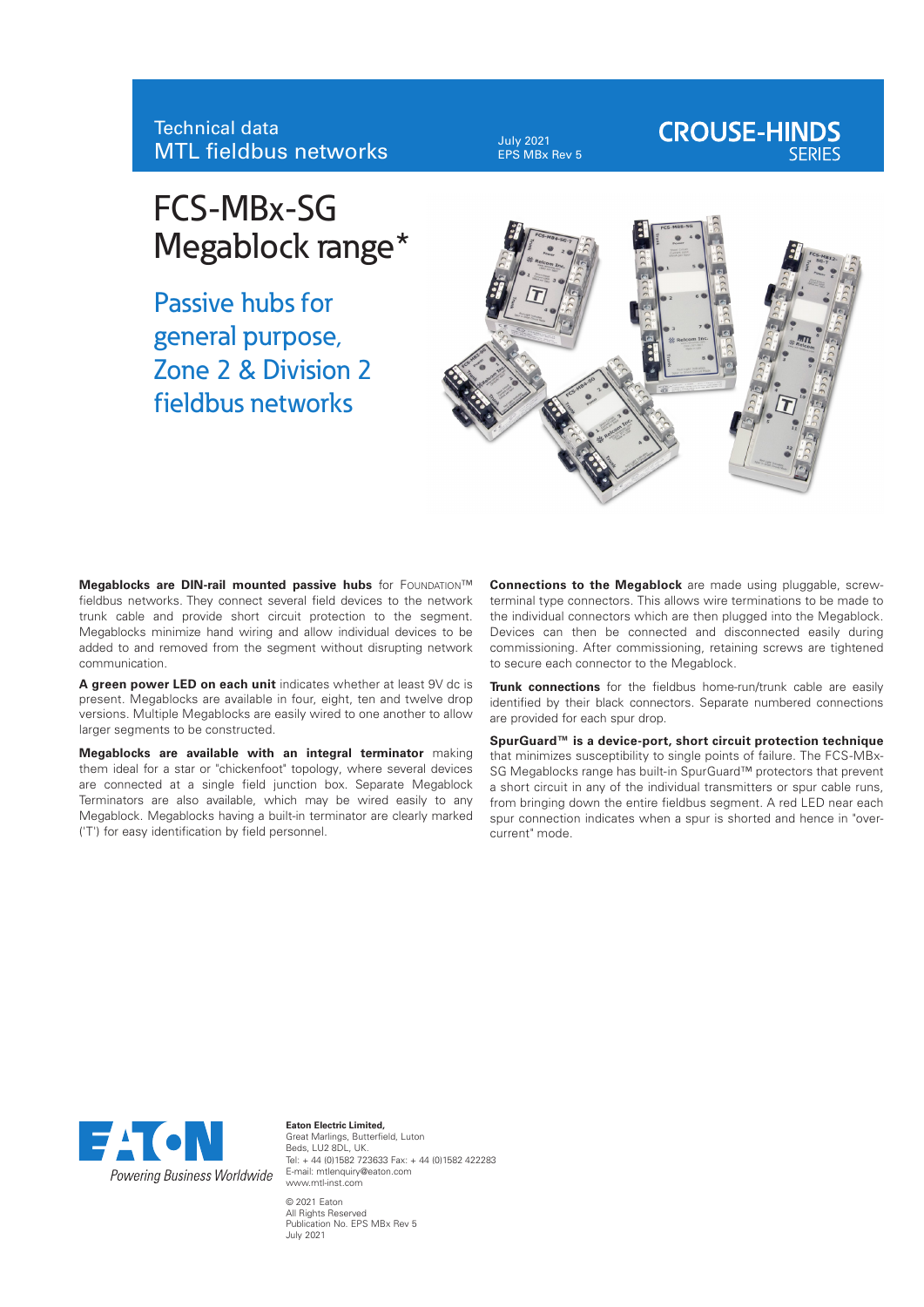### MTL FCS-MBx-SG

July 2021

#### **INSTALLATION**

Megablocks can be mounted vertically or horizontally using 35 mm DIN rail within a suitable enclosure, such as a field junction box. Megablocks are removed from the DIN rail using a flat blade screwdriver to release the mounting platform. Use of DIN rail end stops is recommended to prevent sliding in vertical installations. FCS-MBx range Megablocks have labeling areas so that segments can be easily identified according to plant standards.

MTL have a wide range of standard junction box designs for use with Megablocks. See the data sheet for the range of Process JBs.



Shown above is an example of a common Fieldbus segment topology. Twelve field devices are connected to a twelve-drop Megablock, which is mounted in a field junction box. The trunk connector on the Megablock is wired to the segment trunk cable that leads to the control room or marshalling panel where the power supply and second terminator are located.

#### **GROUNDING**

To prevent ground loops, a fieldbus segment should only be grounded at one point. This is usually done by grounding the cable shield at the control room end of the segment. If a permanent segment ground connection in the field is desired, this can be achieved by wiring the shield terminal on one of the Megablock trunk connectors to a suitable earth ground instead of wiring it to the shield terminal on the Megablock Terminator.

*Fieldbus Connection System (FCS) wiring blocks are protected by U.S. Patents 6,366,437, 6,369,997 and 6,519,125.*

#### **SPECIFICATIONS Mounting requirements** 35mm DIN rail **Wire capacity** 0.14 to 2.5mm2 **Case material** Lexan polycarbonate **Temperature range** Operating –45º to +70ºC Storage –50º to +85ºC **Voltage required to activate power LED** 9.2V dc minimum **Minimum input voltage** 10.5V (See Note 1 below) **Maximum input voltage** see certification ratings **Maximum input current** see certification ratings **Trunk-to-trunk voltage drop** 0.1V maximum

#### **FCS-MBx-SG, F118 & F215 Megablock with SpurGuard™**

#### **Unloaded current consumption**

| No. of Ports        |  |     | 10  | 12  |  |  |  |  |
|---------------------|--|-----|-----|-----|--|--|--|--|
| mA                  |  | 4.3 | 4.4 | 4.5 |  |  |  |  |
| Spur device current |  |     |     |     |  |  |  |  |

46mA maximum (recommend one device per spur)

#### **Spur short-circuit current**

60mA maximum

**Trunk-to-trunk voltage drop**

#### 0.1V maximum **Trunk-to-spur voltage drop**

1.1V maximum

#### **PHYSICAL NETWORK**

IEC 61158-2 Foundation™ fieldbus H1 Profibus PA

*Note 1: The minimum input voltage guarantees that the spur output under full load will be at least 9.3V so that the device will see at least 9.0V.*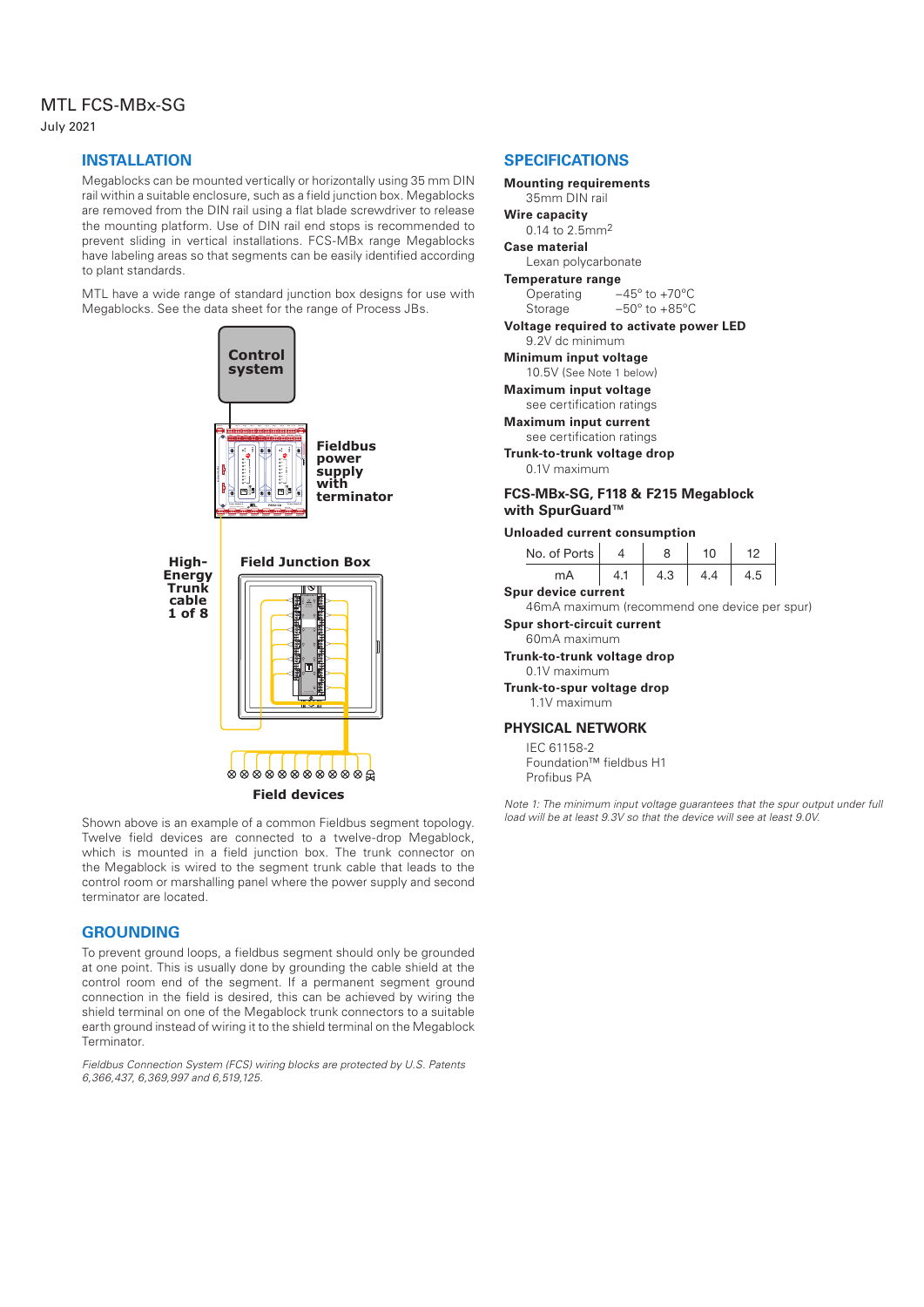#### MTL FCS-MBx-SG July 2021

#### **CASE DIMENSIONS**

**4-WAY - FCS-MB4-SG(-T)**



**8-WAY - FCS-MB8-SG(-T)**



**10-WAY - F118, FCS-MB10-SG(-T)**





*Note: Different Megablock versions have minor variations in labelling.*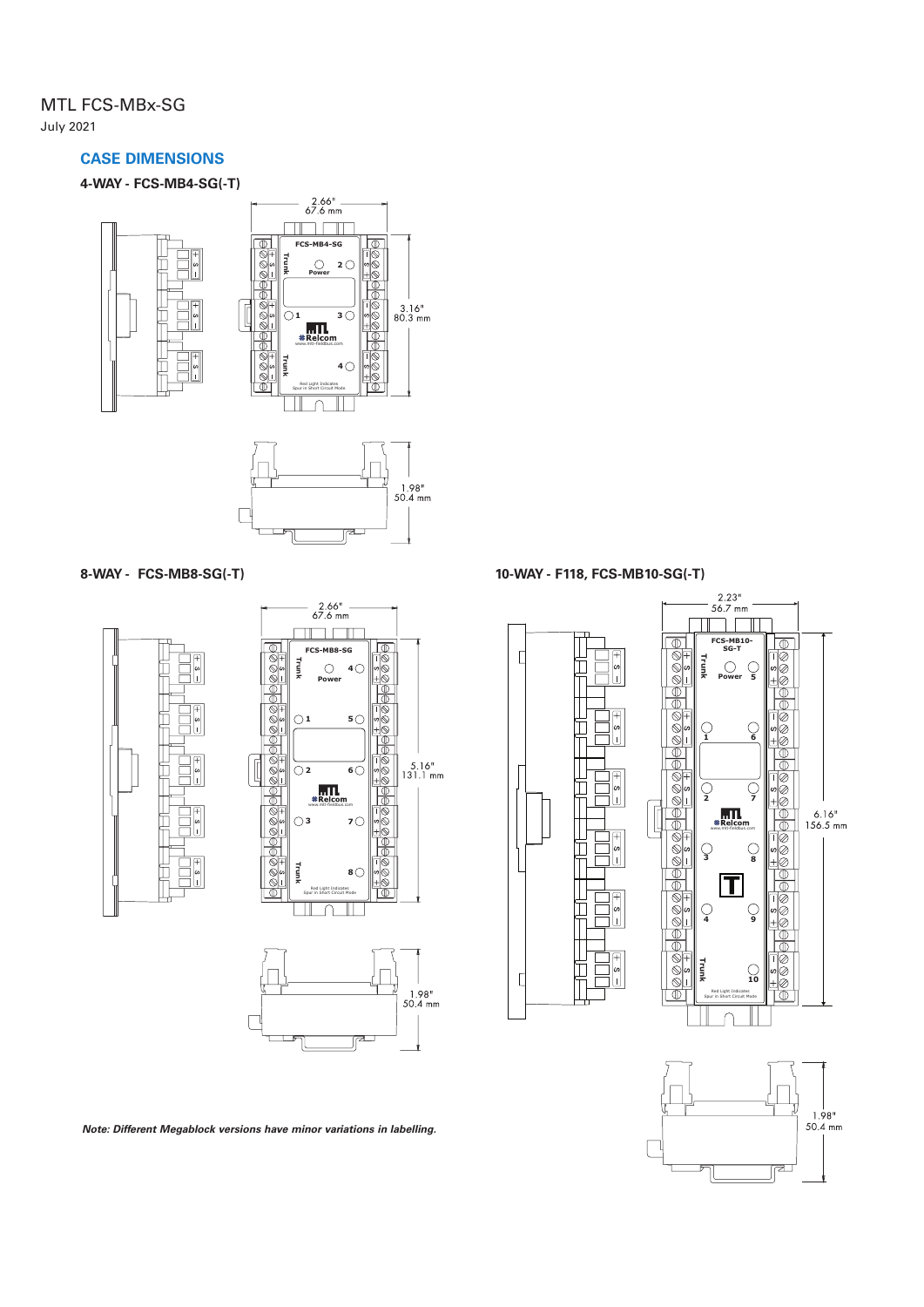#### MTL FCS-MBx-SG July 2021

#### **CASE DIMENSIONS (cont)**

#### **12-WAY MEGABLOCKS**